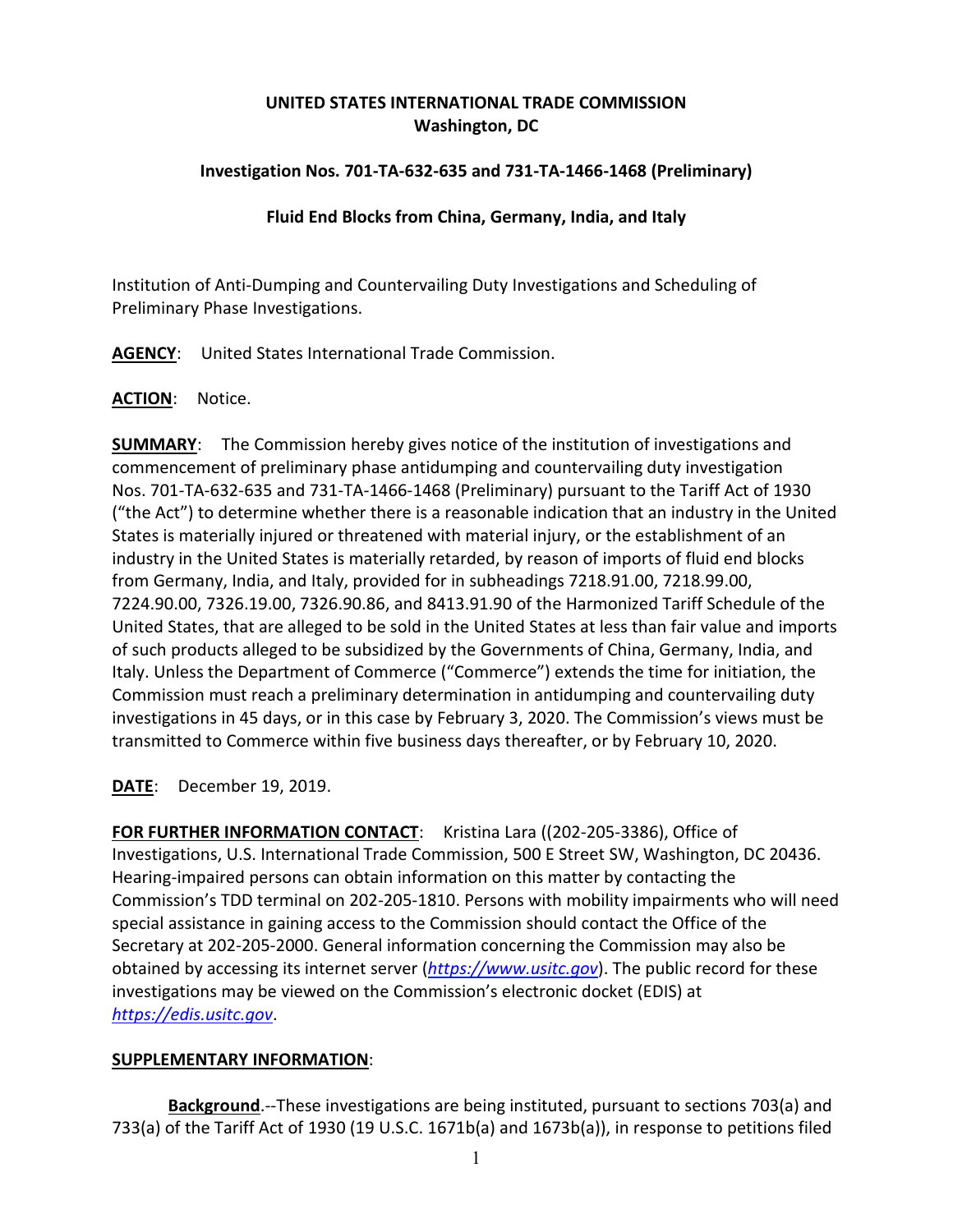on December 19, 2019, by Ellwood City Forge Company, Ellwood Quality Steels Company, and Ellwood National Steel Company, Ellwood City, Pennsylvania; A. Finkl & Sons, Chicago, Illinois; and FEB Fair Trade Coalition, Cleveland, Ohio.

For further information concerning the conduct of these investigations and rules of general application, consult the Commission's Rules of Practice and Procedure, part 201, subparts A and B (19 CFR part 201), and part 207, subparts A and B (19 CFR part 207).

**Participation in the investigations and public service list**.--Persons (other than petitioners) wishing to participate in the investigations as parties must file an entry of appearance with the Secretary to the Commission, as provided in sections 201.11 and 207.10 of the Commission's rules, not later than seven days after publication of this notice in the *Federal Register*. Industrial users and (if the merchandise under investigation is sold at the retail level) representative consumer organizations have the right to appear as parties in Commission antidumping duty and countervailing duty investigations. The Secretary will prepare a public service list containing the names and addresses of all persons, or their representatives, who are parties to these investigations upon the expiration of the period for filing entries of appearance.

**Limited disclosure of business proprietary information (BPI) under an administrative protective order (APO) and BPI service list**.--Pursuant to section 207.7(a) of the Commission's rules, the Secretary will make BPI gathered in these investigations available to authorized applicants representing interested parties (as defined in 19 U.S.C. 1677(9)) who are parties to the investigations under the APO issued in the investigations, provided that the application is made not later than seven days after the publication of this notice in the *Federal Register*. A separate service list will be maintained by the Secretary for those parties authorized to receive BPI under the APO.

**Conference**.--The Commission's Director of Investigations has scheduled a conference in connection with these investigations for 9:30 a.m. on Thursday, January 9, 2020, at the U.S. International Trade Commission Building, 500 E Street SW, Washington, DC. Requests to appear at the conference should be emailed to [preliminaryconferences@usitc.gov](mailto:preliminaryconferences@usitc.gov) (DO NOT FILE ON EDIS) on or before January 7, 2020. Parties in support of the imposition of countervailing and antidumping duties in these investigations and parties in opposition to the imposition of such duties will each be collectively allocated one hour within which to make an oral presentation at the conference. A nonparty who has testimony that may aid the Commission's deliberations may request permission to present a short statement at the conference.

**Written submissions**.--As provided in sections 201.8 and 207.15 of the Commission's rules, any person may submit to the Commission on or before January 14, 2020, a written brief containing information and arguments pertinent to the subject matter of the investigations. Parties may file written testimony in connection with their presentation at the conference. All written submissions must conform with the provisions of section 201.8 of the Commission's rules; any submissions that contain BPI must also conform with the requirements of sections 201.6, 207.3, and 207.7 of the Commission's rules. The Commission's *Handbook on Filing Procedures*, available on the Commission's website at

[https://www.usitc.gov/documents/handbook\\_on\\_filing\\_procedures.pdf,](https://www.usitc.gov/documents/handbook_on_filing_procedures.pdf) elaborates upon the